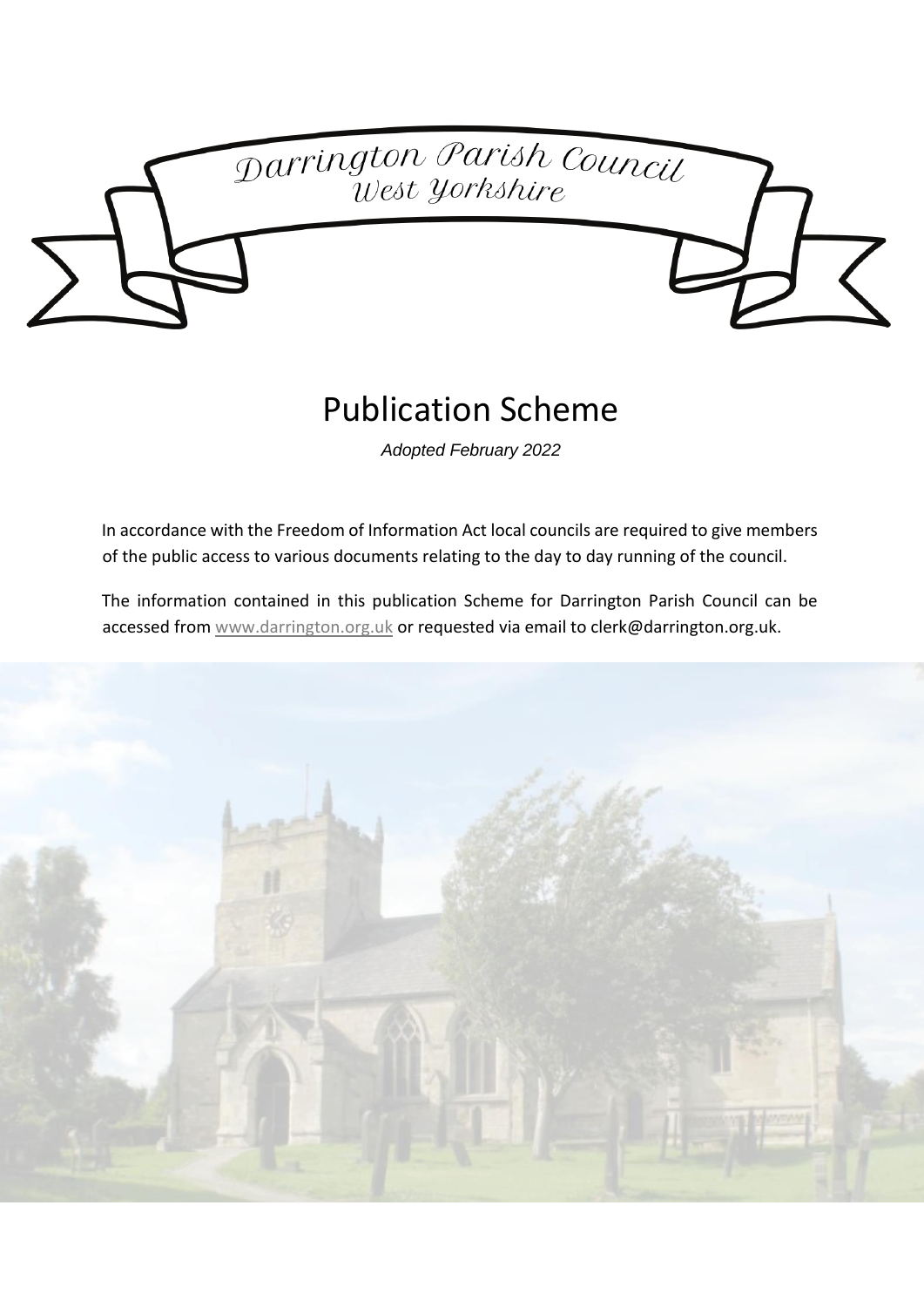This document lists the information that is readily available under the Publication Scheme and how it may be accessed.

Information available from Darrington Parish Council under the Publication Scheme

The below information is available on the website [\(www.darrington.org.uk\)](http://www.darrington.org.uk/), upon email request from *clerk@darrington.org.uk* or a hard copy can be obtained on request from the Proper Officer (telephone number provided below).

| Information to be published                                                                               |
|-----------------------------------------------------------------------------------------------------------|
| Class1 - Who we are and what we do                                                                        |
| (Organisational information, structures, locations and contacts)                                          |
| This will be current information only                                                                     |
| Who's who on the Council and its Committees                                                               |
| Contact details of Proper Officer                                                                         |
| Mrs V Stones                                                                                              |
| Tel 01977 794794                                                                                          |
| Location of main Council office and accessibility details                                                 |
| Staffing structure                                                                                        |
|                                                                                                           |
| Class 2-What we spend and how we spend it                                                                 |
| (Financial information relating to projected and actual income and expenditure, procurement,              |
| contracts and financial audit)                                                                            |
| Current and previous financial year as a minimum                                                          |
| Annual return form and report by auditor                                                                  |
| <b>Finalised budget</b>                                                                                   |
| Precept                                                                                                   |
| <b>Borrowing Approval letter</b>                                                                          |
| Financial Standing Orders and Regulations                                                                 |
| Grants given and received                                                                                 |
| List of current contracts awarded and value of contract                                                   |
| Members' allowances and expenses                                                                          |
| Chairman's allowance non-paid.                                                                            |
| Only mileage expenses are paid when travelling on council business outside the parish.                    |
|                                                                                                           |
| Class 3 – What our priorities are and how we are doing                                                    |
| (Strategies and plans, performance indicators, audits, inspections and reviews)                           |
| Audit details are on the website in line with the Transparency Code                                       |
|                                                                                                           |
| Class 4 - How we make decisions                                                                           |
| (Decision making processes and records of decisions)                                                      |
| Current and previous council year as a minimum                                                            |
| Timetable of meetings (Council and any committee/sub-committee meetings and parish meetings)              |
| Agendas of meetings (as above)                                                                            |
| Minutes of meetings (as above) - NB this will exclude information that is properly regarded as private to |
| the meeting.                                                                                              |